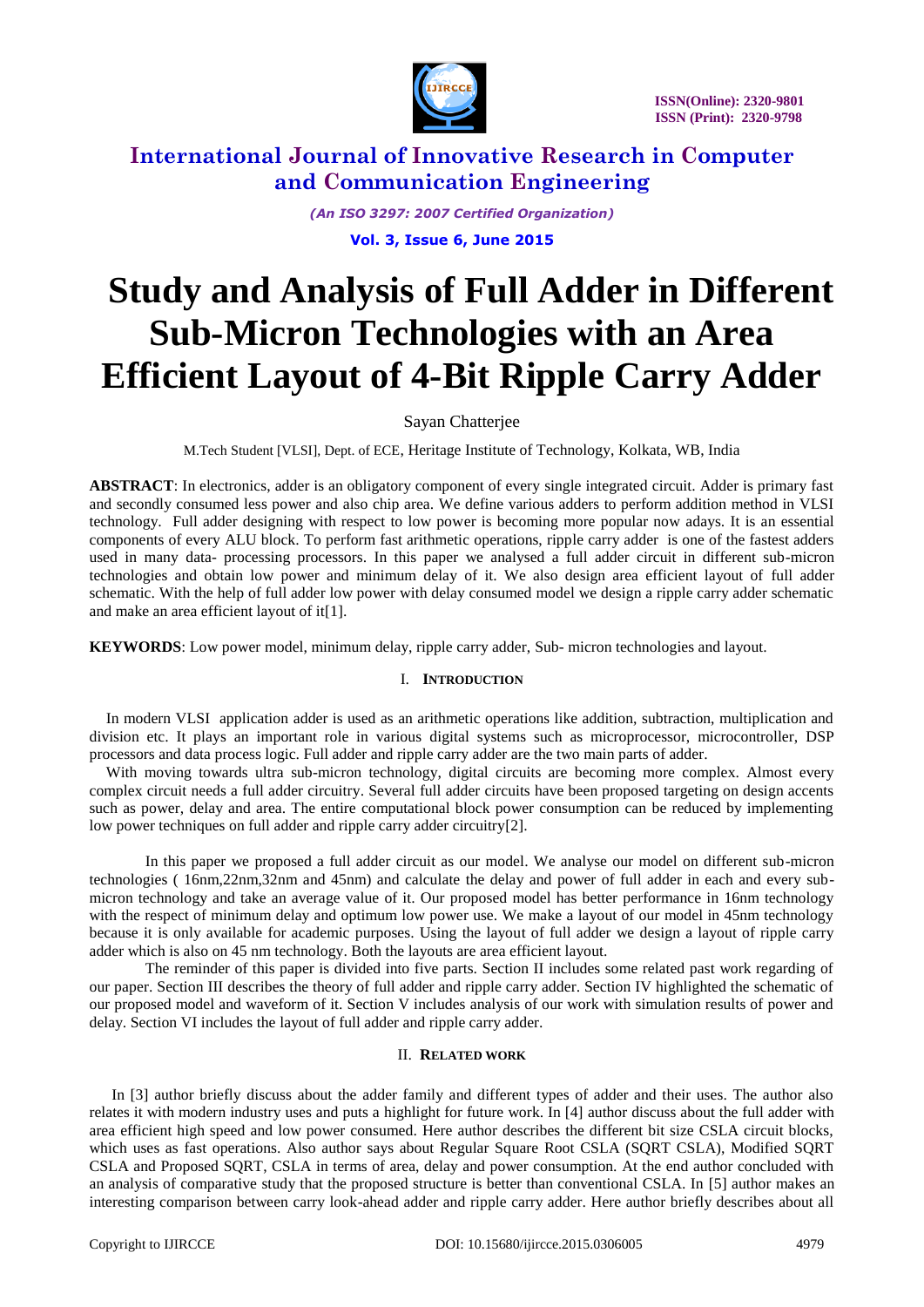

*(An ISO 3297: 2007 Certified Organization)*

## **Vol. 3, Issue 6, June 2015**

types of adder topology like Ripple Carry Adder,Carry Save Adder,Carry Look-Ahead Adder, Carry Increment adder, Carry Skip Adder, Carry Bypass Adder, Carry Select Adder. Author analysis the proposed model in different VLSI parameters and summarised it appropriate manner. Author shows the maximum and minimum power dissipation value in a graphical manner. In [6] author implement different bit of carry look-ahead adder and implement every bit of CLA using VHDL technology. Author describes the detailed VHDL code with graph view in each steps. Author finds CLA occupies less area which considered from the utilization of LUTs, slices and over all gate count and total path delay. In [7] author describes about Designing high-speed, low-power full adder cells based on carbon nanotube technology. Where author focused on different uses of CNT and its application relates with VLSI parameters. Author shows CNT features like high thermal conductivity, high tensile strength,super conductivity, extreme rigidity and be conductor or semiconductor basis on structure those can be an appropriate alternative for CMOS. There is a similarity between CNT and CMOS that's why author focused to implement a CNT based full adder circuit. In [8] author describes about Low power-area design of 1 bit full adder in cadence virtuoso platform. Where author starts designing 3TXOR gate and tri state inverter model. After that author proposed a 12Tfull adder design incorporates with 3TXOR and tri state invertermodel. Author also proposed 10T,8T,6T full adder circuit and simulate all those models with different VLSI parameter. Author observed that 6T design of full adder has 93.1% power saving compare to conventional 28T design and 80.2% power saving compare to SERF design without much delay degradation*.* In [9] author describes about full adder cells using static logic, conventional CMOS full adder, full adder using pass transistor logic. Author implement 14T full adder circuit using transmission gate and make a study with delay-power of it. In [10]author implement a high performance 1-bit full adder circuit and implement the delay with respect to given supply voltages.

#### III. **THEORY OF FULL ADDER AND RIPPLE CARRY ADDER**

A full adder adds binary number and accounts for values carried in as well as out. A one bit full adder adds three one bit input which are A, B, C in, where A and B are called operands and C in is a bit carried in from the next less significant stage. Full adder is a component in a cascade of adder which adds 8,16,32 etc. The output of full adder represent as C\_out and S, which are two bit output.

A ripple carry adder usually design by making four full adder block in series. In ripple carry adder, one full adder is responsible for the addition of two binary digits. The carryout of the current stage is fed directly to the carry in on next stage. In this manner ripple carry adder designed[11].

IV.**DESIGNING OF TANNER EDA TOOL**



Initially, we have designed our proposed model on tanner EDA tool as shown in Fig 1. We simulate our model based on the truth table of full adder and generate waveform of input-output. Our proposed model is shown below.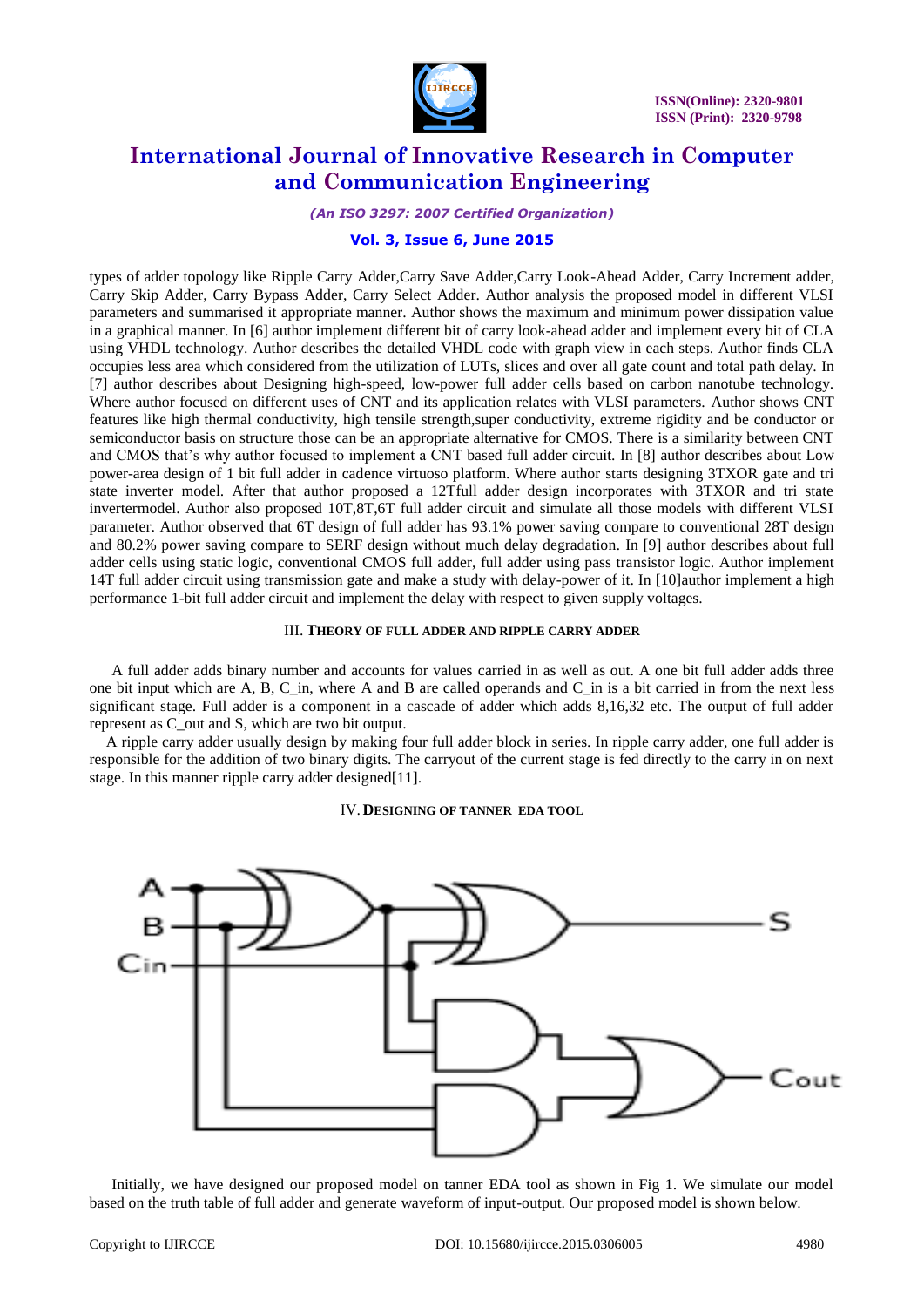

*(An ISO 3297: 2007 Certified Organization)*

## **Vol. 3, Issue 6, June 2015**

Fig 1. Schematic of full adder

Here two 2-input XOR gate, two 2-input AND gate and one 2-input OR gate are make our full adder circuit design complete. We simulate our proposed model based on the truth table of full adder. The truth table of our proposed model is given as table 1.

| Input        |              |              | Output      |              |
|--------------|--------------|--------------|-------------|--------------|
| А            | в            | Cin          | Sum         | Carry        |
| 0            | 0            | $\circ$      | o           | $\circ$      |
| 0            | $\sigma$     | $\mathbf{1}$ | 1           | 0            |
| O            | 1            | 0            | 1           | o            |
| 0            | $\mathbf{1}$ | 1            | о           | 1            |
| 1            | 0            | o            | 1           | $\alpha$     |
| $\mathbf{1}$ | 0            | 1            | $\mathbf 0$ | $\mathbf{1}$ |
| 1            | $\mathbf{1}$ | $\circ$      | o           | $\mathbf{1}$ |
| 1            | $\mathbf{1}$ |              |             | $\mathbf{1}$ |

Table 1. Truth table of full adder

In this truth table we have three inputs are  $A$ ,  $B$ , and  $C$  in and two outputs are Sum and Carry. We generate input-



output graph of our proposed model with respect to the truth table given above. The graph is shown below:-

In that graph, we can observe that all the input-output plots are matched accordingly with the truth table of our proposed model. So we can conclude that our proposed model is working properly.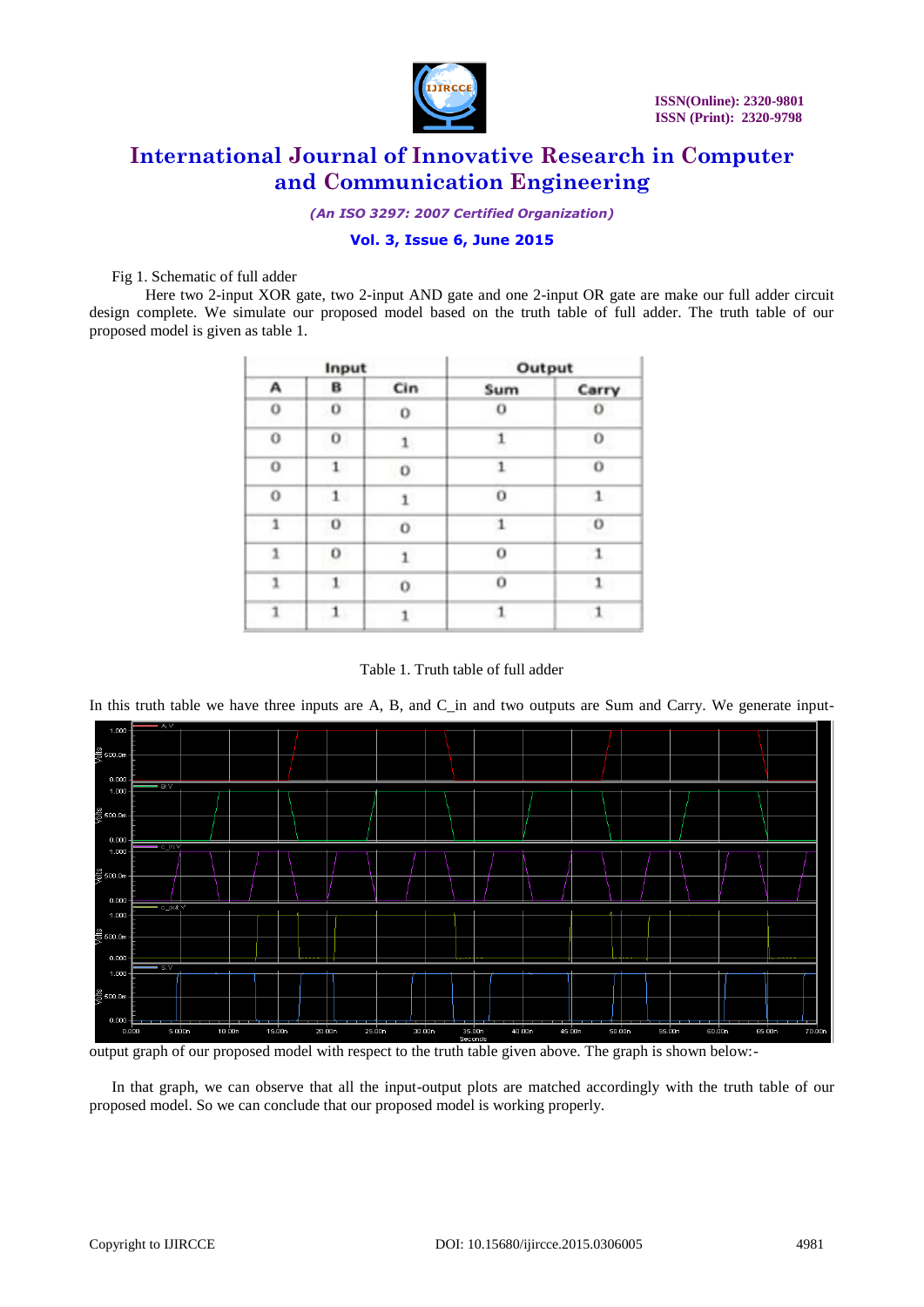

## *(An ISO 3297: 2007 Certified Organization)*

# **Vol. 3, Issue 6, June 2015**



We simulate our model in different sub-micron technologies (16nm, 22nm, 32nm and 45nm) and measure the readings of delay and power values. The values are shown on the analysis section as Table 2. Based on the performance of sub-micron technology we design an area efficient layout of our proposed model. Using the full adder circuit block we design a ripple carry adder circuit and make an area efficient layout of it. Both the layouts are include on layout section. The proposed model of ripple carry adder using full adder is given below. Fig 2. Ripple carry adder schematic

Here four full adder join serially and make a ripple carry adder circuit perfect. Every carry out one the current stage is fed as carry in on the next stage, in that way ripple carry adder circuit connected.

#### V. **ANALYSIS**

We simulate our proposed model in different sub-micron technology and get the result of delay and power. The values of delay and power are shown below.

| <b>Technology</b> | Delay(n) | Power(Watt) |  |
|-------------------|----------|-------------|--|
| <b>16nm</b>       | 6.625    | 4.6211      |  |
| 22nm              | 8.945    | 5.0682      |  |
| 32nm              | 7.231    | 4.7690      |  |
| 45nm              | 6.943    | 7.7817      |  |

| Table 2. Delay and power calculation of full adder circuit |  |
|------------------------------------------------------------|--|
|------------------------------------------------------------|--|



Fig 3.Layout of full adder

From the truth table we can evaluate that our proposed model has high performance on 16nm technology where we get a number of minimum delay and optimum power used. Our proposed model has best performance on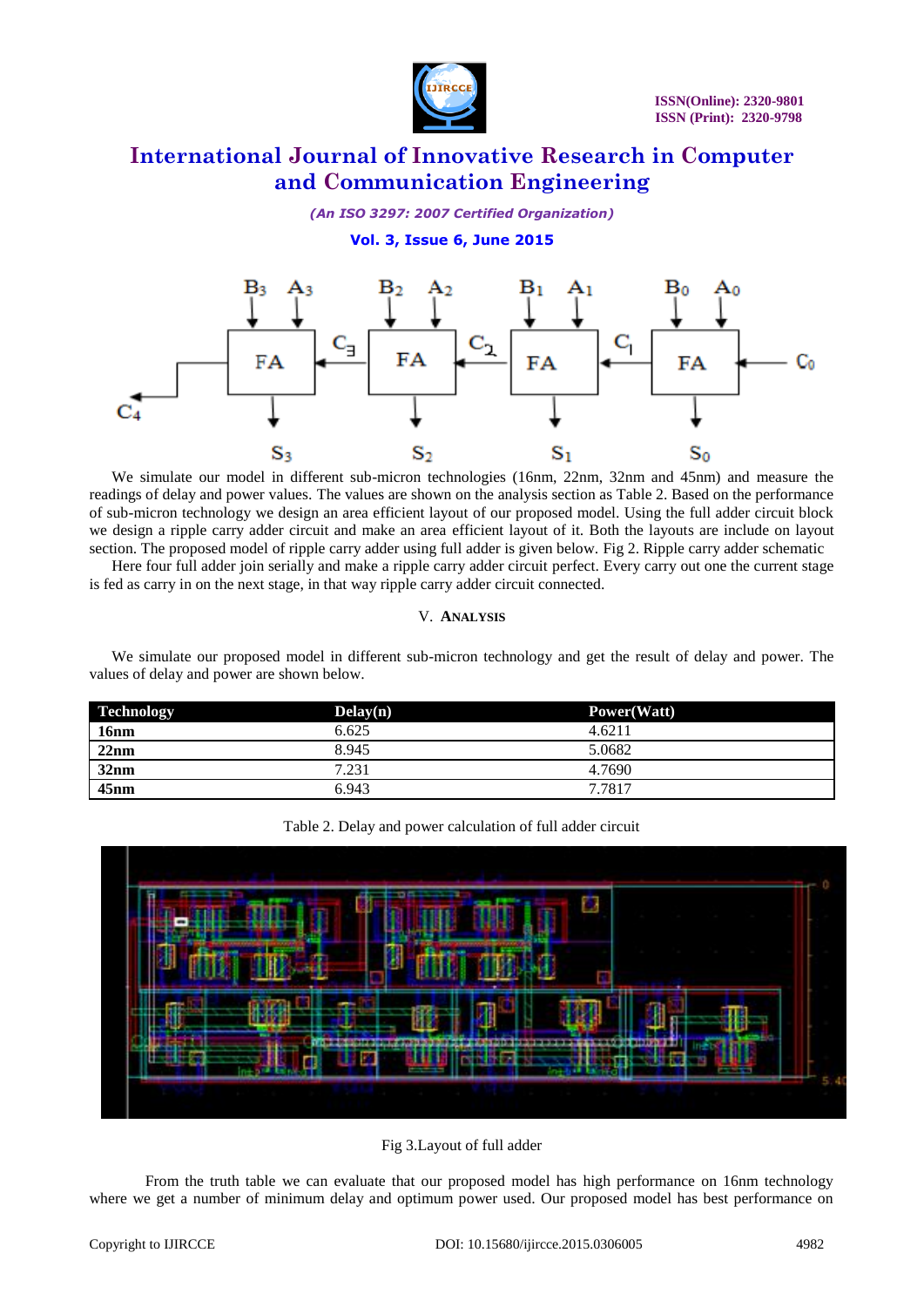

*(An ISO 3297: 2007 Certified Organization)*

## **Vol. 3, Issue 6, June 2015**

16nm technology where the delay and power value is optimum. In 16nm technology, we have 74% less delay and 91% less power compare to other technologies. This is our low power with high speed proposed model.

#### VI. **LAYOUT OF FULL ADDER AND RIPPLE CARRY ADDER**

We develop an area efficient structure of our proposed model which is shown below.

We make this layout using two 2-input XOR gate two 2-input AND gate and one 12-input OR gate. All the gates are connected as our schematic is shown on Fig1. We take 2.5cm as height and 3.5cm as width which is an industry oriented pitch value. We develop our model on cadence virtuoso tool. We used 45nm technology for layout designing because it is easily available on academic purposes. In 45nm technology we achieved second best powerdelay result for our proposed model. This is an optimum area efficient layout of full adder. Using the full adder we also develop a ripple carry adder area efficient layout, which is shown as Fig 4.



Fig 4. Layout of ripple carry adder using full adder

We create this layout by calling full adder layout cell and connecting the blocks as shown on Fig 2. We take 4.5cm as height and 6.5cm as width value. Those values are making our layout model area efficient. It is also done on cadence virtuoso platform with 45nm technology. This is an area efficient layout of ripple carry adder using four full adder[12].

#### VII. **CONCLUSION**

According to the analysis of our model we can conclude that our model is working perfectly on different submicron technologies and we take the power-delay values of our model in ache and every sub-micron technology. We have seen that our model has better performance on 16nm technology. It has 74% less delay and 91% less power used respect to other technologies. We also develop an area efficient layout of our proposed model and with the help of this layout we develop a ripple carry adder layout which is also area effective.

#### **REFERENCES**

- 1. Padma Devi, AshimaGirdher and Balwinder Singh, 'Improved Carry Select Adder with Reduced Area and Low Power Consumption', International Journal of Computer Application,Vol 3.No.4, June 2010.
- 2. Shubhajit Roy Chowdhury, Aritra Banerjee,Aniruddha Roy, HiranmaySaha, 'A high Speed 8 Transistor Full Adder Design using Novel 3 Transistor XOR Gates', International Journal of Electrical and Computer Engineering 3:12 2008.
- 3. S. Knowles, 'A family of adders', Proceeding of 15th Symp. Computer Arithmetic, pp. 277–281, Jun. 2001.
- 4. PallaviSaxena, UrvashiPurohit, Priyanka Joshi, 'Analysis of Low Power, Area- Efficient and High
- Speed Fast Adder',**I**nternational Journal of Advanced Research in Computer and Communication Engineering ,Vol. 2, Issue 9,pp.1- 3,September 2013.
- 5. R.UMA,VidyaVijayan, M. Mohanapriya, Sharon Paul, 'Area, Delay and Power Comparison of Adder Topologies', International Journal of VLSI design & Communication Systems (VLSICS), Vol.3, No.1,pp.1-7, February 2012.